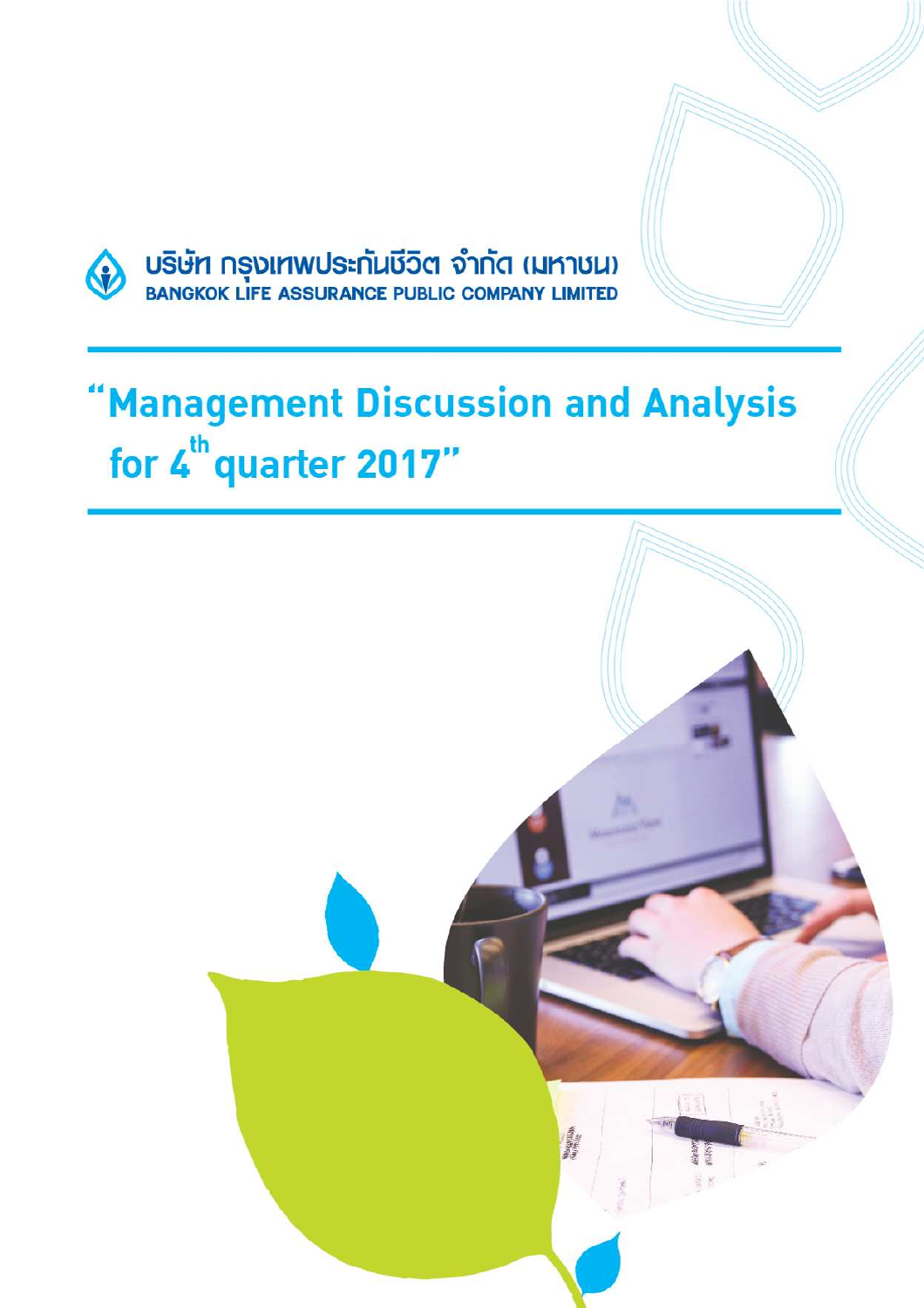#### **Summary**

In Q4/2017, the Company had a net profit of Baht 1,749 million, compared to a net profit of Baht 1,997 million posted in Q4/2016, a decrease of Baht 248 million. In Q4/2017, the Company reversed LAT reserve in a sum of Baht 1,025 million while in Q4/2016, LAT reserve was reversed in a sum of Baht 2,026 million.

In the year 2017, the Company posted a profit in a sum of Baht 3,645 million, compared to a profit of Baht 5,122 million in 2016. LAT reserve was Baht 660 million in 2017 while in 2016 LAT reserve was reversed in a sum of Baht 345 million. In Addition, the Company obtained a profit in the amount of Baht 1,362 million from selling its securities in 2017, compared to Baht 2,320 million in the same period of the previous year.

Regarding the Company's solvency, the Company's capital adequacy ratio (CAR) as of Q4/2017 was at 252% which is two times greater than the minimum level required by the Office of Insurance Commission (OIC).

#### **Operating Performance**

| <b>Statement of income</b>             | Yearly<br><b>Ouarter</b> |         |                   |         |        |           |         |           |         |        |
|----------------------------------------|--------------------------|---------|-------------------|---------|--------|-----------|---------|-----------|---------|--------|
| <b>Unit: Million</b>                   | 4/2017                   |         | 4/2016            |         | %YoY   | 2017      |         | 2016      |         | 9/6YOY |
| Revenues                               |                          |         |                   |         |        |           |         |           |         |        |
| Net premiums written <sup>(1)</sup>    | 10,553                   | 100%    | 12,991            | 100%    | $-19%$ | 42,915    | 100%    | 42,282    | 100%    | $1\%$  |
| Total investment income <sup>(2)</sup> | 3,548                    | 34%     | 2,338             | 18%     | 52%    | 13,066    | 30%     | 12,872    | 30%     | 2%     |
| Other income                           | 48                       | 0%      | 51                | 0%      | -7%    | 384       | $1\%$   | 329       | $1\%$   | 17%    |
| Total revenues                         | 14.149                   | 134%    | 15,381            | 118%    | $-8%$  | 56,365    | 131%    | 55,482    | 131%    | 2%     |
| Expenses                               |                          |         |                   |         |        |           |         |           |         |        |
| Underwriting expenses                  | (11, 663)                | $-111%$ | (12, 484)         | $-96%$  | $-7%$  | (50, 488) | $-118%$ | (47,660)  | $-113%$ | 6%     |
| Operating expenses                     | (393)                    | $-4%$   | (454)             | $-3%$   | $-13%$ | (1,716)   | $-4%$   | (1,724)   | $-4%$   | $0\%$  |
| <b>Total expenses</b>                  | (12,056)                 |         | $-114\%$ (12,938) | $-100%$ | $-7%$  | (52, 204) | $-122%$ | (49, 384) | $-117%$ | 6%     |
| <b>Earning before tax</b>              | 2,093                    | 20%     | 2,443             | 19%     | $-14%$ | 4,161     | 10%     | 6,098     | 14%     | $-32%$ |
| Tax                                    | (344)                    | $-3%$   | (447)             | $-3%$   | $-23%$ | (516)     | $-1\%$  | (976)     | $-2\%$  | $-47%$ |
| <b>NI</b> (loss)                       | 1.749                    | 17%     | 1.997             | 15%     | $-12%$ | 3,645     | 8%      | 5.122     | 12%     | $-29%$ |

**Table1**: Operating Result Summary

 $(1)$  Net premiums written = first year premiums + renewal year premiums - premiums ceded  $\pm$  unearned premium reserves

 $^{(2)}$  Total investment income = Net investment income +Gains on investments + Gains on revaluation (Trading securities and Exchange rate)

#### Premium Income

In Q4/2017, net premiums written amounted to Baht 10.55 billion, a 19% decrease from the same period of the previous year. Such a decrease was mainly contributed to by a decrease in first year premiums and renewal year premiums.

In Q4/2017, first year premiums amounted to Baht 2.71 billion, a 34% decrease, while in Q4/2016, the Company earned Baht 4.11 billion in first year premiums. This was due to the fact that, for Q4/2016, there were significant sales of short-term single-premium endowment products. For renewal year premiums, the growth rate in Q4/2017 decreased by 11% due to the paid-up policies in bancassurance channel.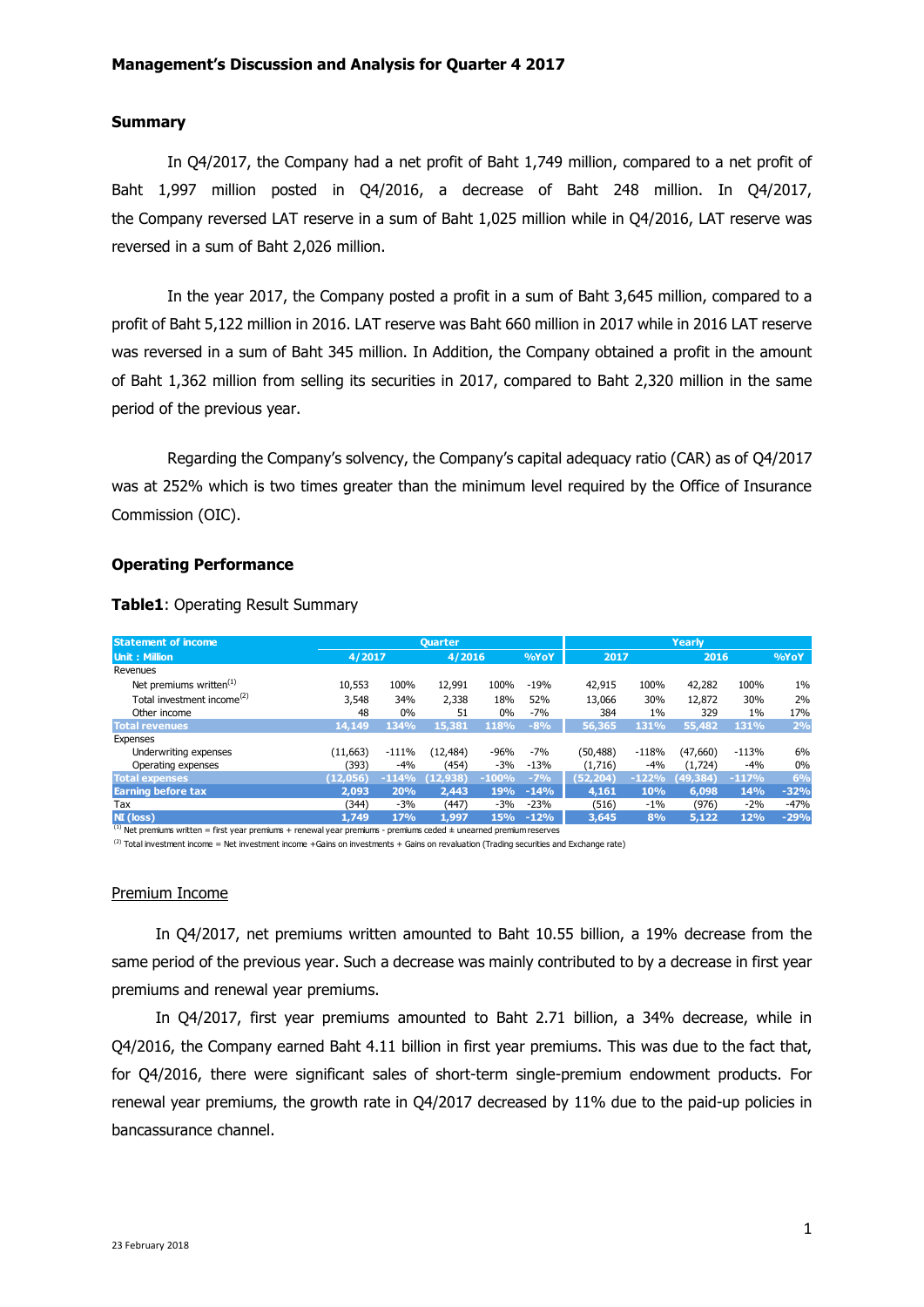Bancassurance channel remained the Company's main distribution channel in Q4/2017. Its total premiums represented 57% of the total premiums earned from all channels, while those of the agent channel contributed to 41%. (2016: Bancassurance and agent channel contributions were 57% and 42%, respectively.)

First year premiums in the year 2017 amounted to Baht 11.95 billion, a 7% growth from the same period of the previous year in which FYP amounted to Baht 11.15 billion. In the year 2017, the Company concentrated on the sale of products with longer coverage which had high profit margin and which offered high coverage for the insureds. As a result, the Company's first year premiums increased.

Total premiums of the year 2017 amounted to Baht 44.04 billion, a 2% growth. The proportions of premiums from bancassurance and agent channels to total premiums were 64% and 32% respectively. (2016: 62% and 35%, respectively)

#### **Table2**: First year premiums by channel

|                            | 2017             |         | 2016             |         | <b>Increase/decrease ratio</b> |         |  |
|----------------------------|------------------|---------|------------------|---------|--------------------------------|---------|--|
|                            | <b>Ouarter 4</b> | Jan-Dec | <b>Ouarter 4</b> | Jan-Dec | <b>Ouarter 4</b>               | Jan-Dec |  |
| Bancassurrance channel     | 1,852            | 9,237   | 2,875            | 8.169   | $-36%$                         | 13%     |  |
| Agents and brokers channel | 747              | 2.197   | 1.137            | 2,541   | $-34%$                         | $-14%$  |  |
| Other channel              | 110              | 513     | 95               | 439     | 16%                            | 17%     |  |
| <b>Total</b>               | 2,708            | 11,947  | 4.107            | 11,149  | $-34%$                         | 7%      |  |

#### **Table 3**: Total premium by channel

|                            | 2017             |         | 2016             |         | Increase/decrease ratio |         |  |
|----------------------------|------------------|---------|------------------|---------|-------------------------|---------|--|
|                            | <b>Ouarter 4</b> | Jan-Dec | <b>Ouarter 4</b> | Jan-Dec | <b>Ouarter 4</b>        | Jan-Dec |  |
| Bancassurrance channel     | 6,057            | 28,250  | 7.463            | 26,849  | $-19%$                  | 5%      |  |
| Agents and brokers channel | 4,412            | 14,181  | 5,463            | 15,065  | $-19%$                  | -6%     |  |
| Other channel              | 242              | 1,609   | 200              | 1,418   | 21%                     | 13%     |  |
| <b>Total</b>               | 10,711           | 44,039  | 13,126           | 43,333  | $-18%$                  | 2%      |  |

#### **Table 4**: Premium of each channel to total premium ratio

|                            | 2017             |         | 2016             |         |  |  |
|----------------------------|------------------|---------|------------------|---------|--|--|
|                            | <b>Quarter 4</b> | Jan-Dec | <b>Quarter 4</b> | Jan-Dec |  |  |
| Bancassurrance channel     | 57%              | 64%     | 57%              | 62%     |  |  |
| Agents and brokers channel | 41%              | 32%     | 42%              | 35%     |  |  |
| Other channel              | 2%               | 4%      | 2%               | 3%      |  |  |
| <b>Total</b>               | 100%             | 100%    | 100%             | 100%    |  |  |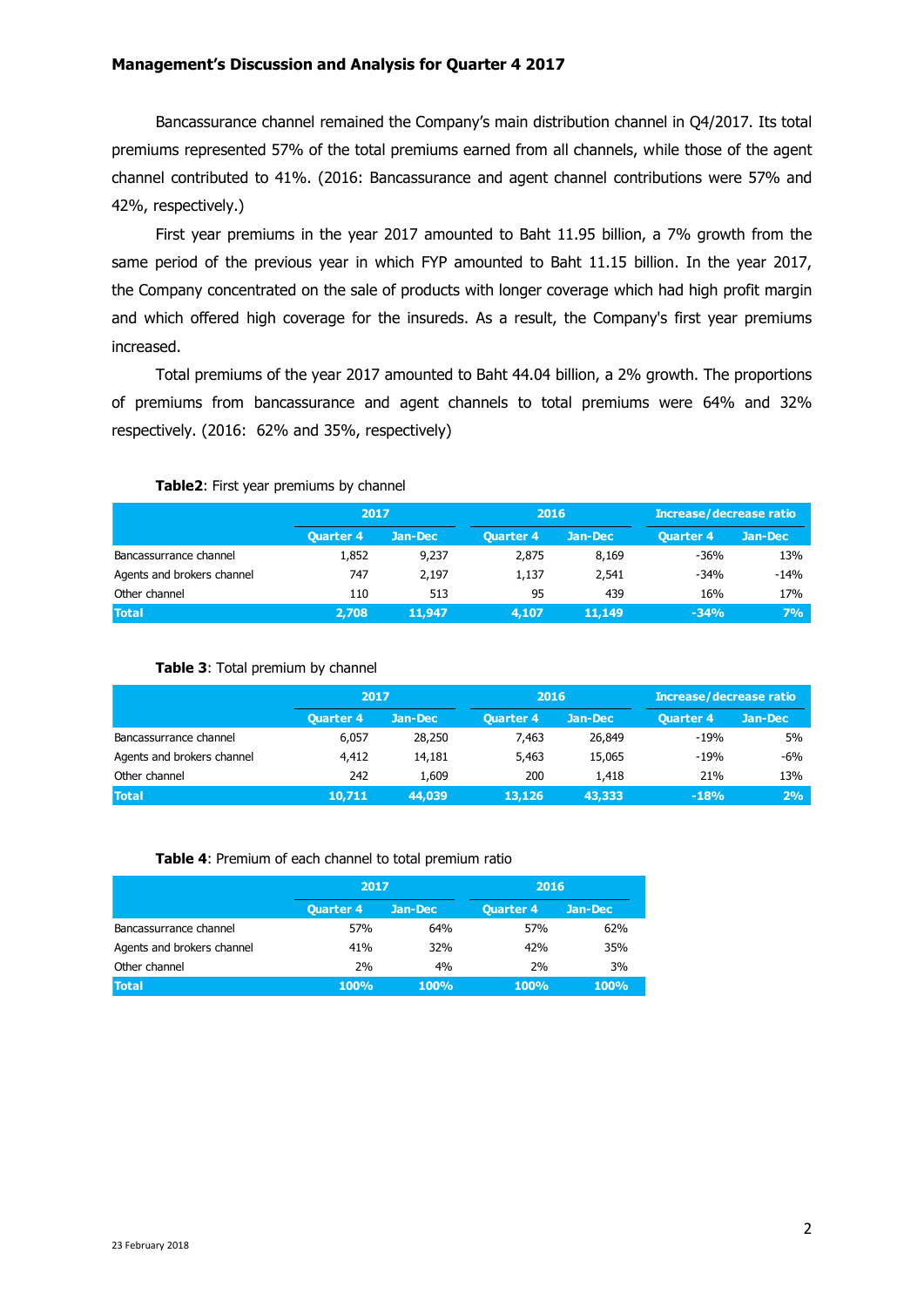#### Investment Income

|                                    | <b>Quarter</b> |        |               |            | For 6 months |        |             |         |
|------------------------------------|----------------|--------|---------------|------------|--------------|--------|-------------|---------|
| <b>Unit: Million</b>               | 4/2017         | 4/2016 | <b>Change</b> | %YoY       | 2017         | 2016   | Change %YoY |         |
| Net investment income              | 2,952          | 2,619  | 333           | 13%        | 11,603       | 10,632 | 971         | 9%      |
| Gain on investment                 | 318            | (364)  | 682           | 187%       | 1,362        | 2,320  | (958)       | $-41%$  |
| Fair value gain                    |                |        |               |            |              |        |             |         |
| Trading securities                 | (8)            | (22)   | 14            | 63%        | (15)         | 9      | (24)        | $-278%$ |
| Foreign exchange forward contracts | 21             | 45     | (24)          | $-53%$     | 54           | 11     | 43          | 386%    |
| Foreign exchange rate              | 265            | 61     | 204           | 333%       | 63           | (100)  | 162         | 163%    |
| <b>Total</b>                       | 3,548          | 2,338  | 1,209         | <b>52%</b> | 13,066       | 12,872 | 194         | 2%      |

**Table 5**: Investment income gain on investment and loss on revaluation

In Q4/2017, total investment income increased by 52% or Baht 1.21 billion from the same period of the previous year, amounting to Baht 3.55 billion. Net investment income was Baht 2.95 billion. Gain on investments was Baht 318 million, an increase of 187% from the same period of the previous year and gain on revaluation was Baht 278 million.

In the year 2017, net investment income was Bath 11.60 billion. Gain on investments was Baht 1.36 billion and gain on revaluation was Baht 101 million causing total investment income to amount to Baht 13.07 billion, an increase of Baht 194 million or 2% from the same period of the previous year.

The rate of return on investment decreased from 5.20% in the year 2016 to 4.65% in the year 2017.

#### Expenses

The details of significant changes in expenses for the Q4/2017 and Q4/2016 can be summarized as follows:

1. Underwriting expenses in the Q4/2017 decreased by 7% or Baht 821 million, from Baht 12.48 billion in 2016 to Baht 11.66 billion in 2017.

- 1) The item "life policy reserves increasing from prior period" decreased by 62% or Baht 4.57 billion from Baht 7.36 billion in Q4/2016 to Baht 2.79 billion in Q4/2017. In Q4/2017, many policies matured, causing life policy reserves to decrease even if the Company had to reverse LAT reserve in a sum of Baht 1.03 billion in Q4/2017. (2016: LAT reserve reversed was Baht 2.03 billion)
- 2) Benefit payments under life policies and claim payments increased by 79%. They can be divided into:
	- Policy benefit payments increased by Baht 3.12 billion or 89%. The increase was mainly owing to maturity benefit payment which increased by Baht 1.93 billion or 533% and contractual benefit payment which increased by Baht 885 million or 60%.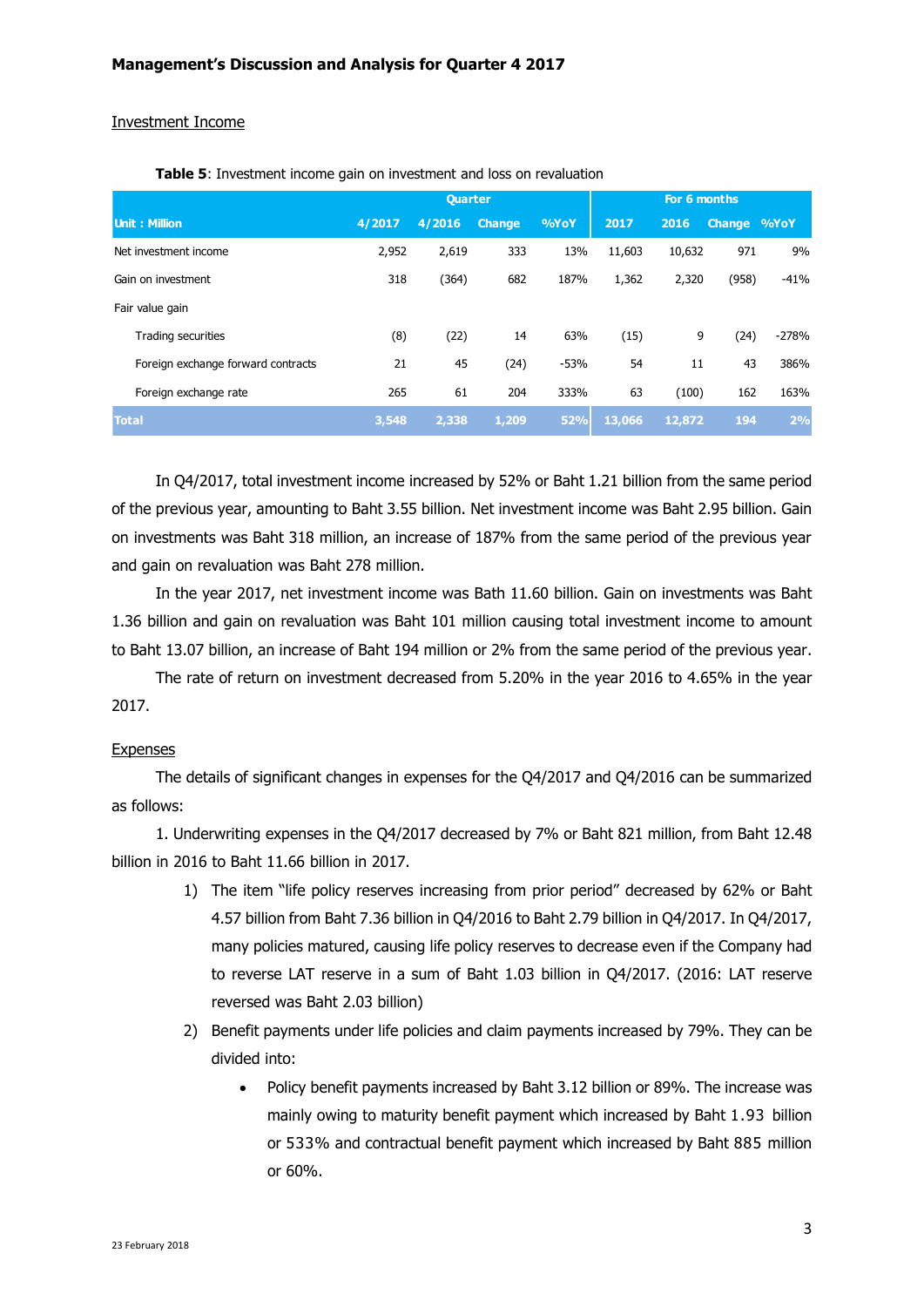- Claims and loss adjustment expenses increased by Baht 158 million or 25%.
- 3) Commissions and brokerage increased by Baht 180 million or 22%, from Bath 813 million in the Q4/2016 to Bath 993 million in the Q4/2017. There was such an increase despite a decrease in earned premium due to the company's concentrating on long-term products which had higher commission rate than short-term products. It was also due to commissions for some products which had been revised upwards.

2. Operating expenses for the Q4/2017 decreased by 13% or Baht 61 million, from Baht 454 million in the Q4/2016 to Baht 393 million in Q4/2017 as a result of the Company's cost reduction policy. The details of significant changes in expenses for the years 2017 and 2016 were as follows:

1. Underwriting expenses in the year 2017 increased by 6% or Baht 2.83 billion, from Baht 47.66 billion in 2016 to Baht 50.49 billion in 2017.

- 1) The item "life policy reserves increasing from prior period" decreased by 11% or Baht 2.92 billion due to the increase in maturity and policy benefits payments in 2017. These caused reserves to decrease although the Company recorded LAT reserve in a sum of Baht 660 million for the period. (2016: LAT reserve reversed was Baht 345 million).
- 2) Benefit payments under life policies and claim payments increased by 28%. They can be divided into:
	- Policy benefit payments increased by Baht 4.62 billion or 30% which was mainly owing to an increase in contractual benefits payment of Baht 1.98 billion or 33% and an increase in maturity benefit payment of Baht 1.92 billion or 73%.
	- Claims and loss adjustment expenses increased by Baht 437 million or 17% from death claims which increased by Baht 239 million or 17% and health claims by Baht 226 million or 28%.
- 3) Commissions and brokerage increased by Baht 340 million or 11%, from Baht 3.16 billion in 2016 to Baht 3.50 billion in 2017. Such an increase occurred, despite the premium decrease, due to the company's concentrating on the sales of long-term products which had higher commission rate than short-term products. It was also because commissions for some products had been revised upwards.

2. Operating expenses for the year 2017 decreased by 0.5% or Baht 8 million, from Baht 1.72 billion in the year 2016 to Baht 1.72 billion in the year 2017 as a result of the Company's cost reduction policy.

## Profit for the Period for Separate Financial Statement

The Company posted a profit for Q4/2017 in a sum of Baht 1.75 billion, a decrease by Baht 248 million or 12% from a net profit of Baht 2.00 billion posted in Q4/2016. This was contributed to by a 19% decrease in net premium written.

The Company posted a net profit for the year 2017 in a sum of Baht 3.65 billion, a decrease by Baht 1.48 billion or 29% from a net profit of Baht 5.12 billion posted in the year 2016. Although net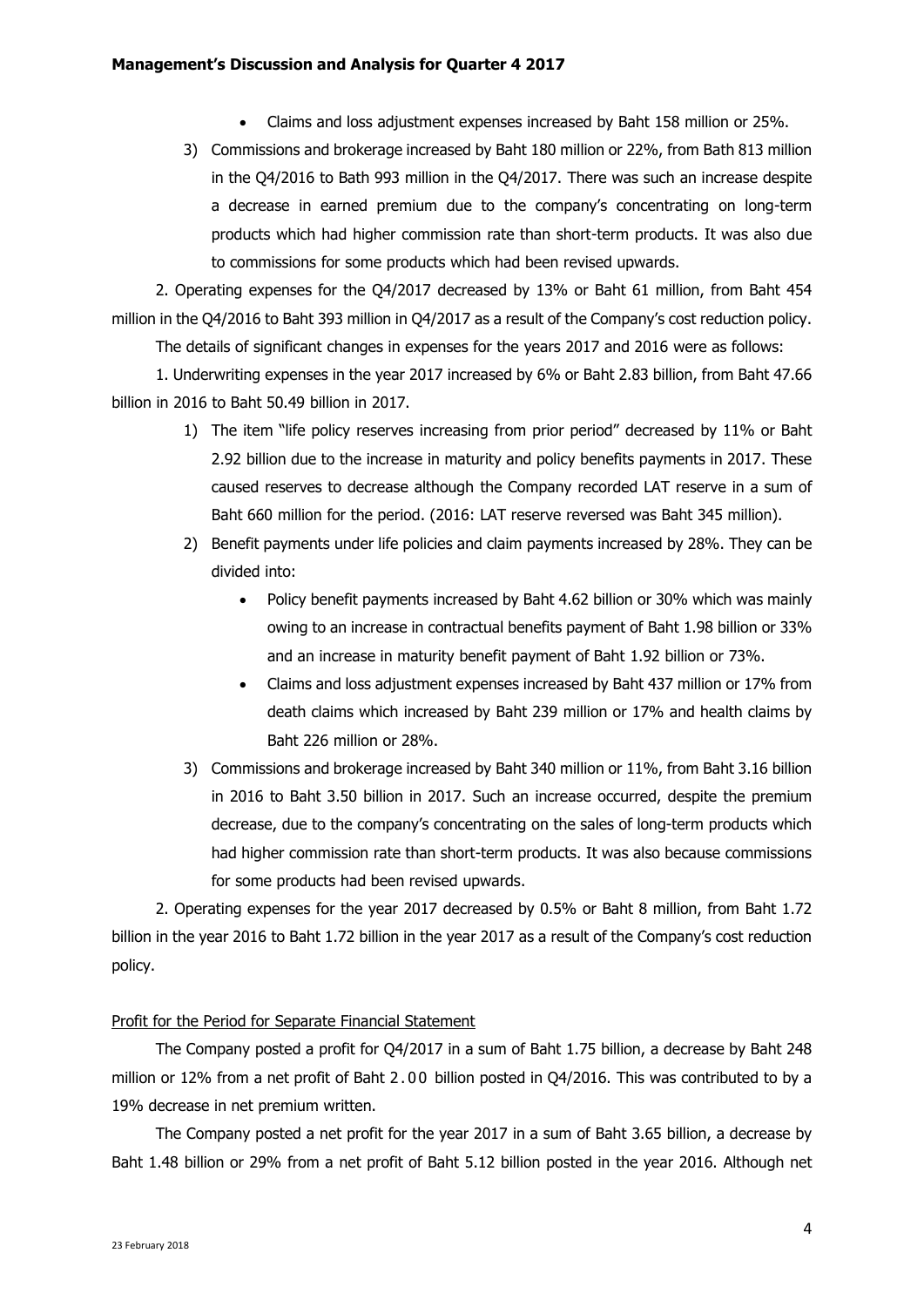premium written increased by 1% and investment income increased by 2%, underwriting expenses increased by 6% and operating expenses increased by 9%. In addition, a decrease in the rate of return on investment also contributed to lower earnings.

#### Profit for the Period for Consolidated Financial Statement

The consolidated financial statement for Q4/2017 posted a profit of Baht 1.75 billion, a decrease from a net profit of Baht 1.99 billion posted in Q4/2016 by Baht 248 million or 12%, from the reasons given in the part of separate financial statement. The consolidated operating result also included the losses posted by BLA Insurance Broker Co., Ltd. ("BLAIB") of which the Company holds a 99% stake and Bangkok Life Assurance (Cambodia) PLC of which the Company holds a 52% stake, respectively.

The consolidated financial statement for the year 2017 recorded a profit of Baht 3.63 billion, a decrease from a net profit of Baht 5.10 billion recorded in the year 2016 by Baht 1.47 billion or 29%, from the reasons given in the part of separate financial statement. The consolidated operating result included the losses posted by BLA Insurance Broker Co., Ltd. ("BLAIB") of which the Company holds a 99% stake and Bangkok Life Assurance (Cambodia) PLC of which the Company holds a 52% stake, respectively.

## **Financial Position Summary**

**Table 6**: Financial Position Summary

| <b>Financial Position</b>            | As at 31 Dec 2017 |       | As at 31 Dec 2016 |       | <b>Change</b> |               |
|--------------------------------------|-------------------|-------|-------------------|-------|---------------|---------------|
| <b>Unit: Million</b>                 |                   |       |                   |       |               | $\frac{9}{6}$ |
| Assets                               |                   |       |                   |       |               |               |
| Cash and cash equivalents            | 3,877             | $1\%$ | 13,021            | 5%    | (9, 144)      | $-70%$        |
| Premiums due and uncollected         | 1,910             | $1\%$ | 2,200             | $1\%$ | (289)         | $-13%$        |
| Accrued investment incomes           | 2,458             | $1\%$ | 2,053             | $1\%$ | 404           | 20%           |
| Investments                          | 295,169           | 96%   | 259,361           | 92%   | 35,807        | 14%           |
| Premises and equipment               | 1,341             | $0\%$ | 1,192             | $0\%$ | 149           | 13%           |
| Other assets                         | 3,974             | $1\%$ | 4,532             | 2%    | (558)         | $-12%$        |
| <b>Total assets</b>                  | 308,729           | 100%  | 282,359           | 100%  | 26,370        | 9%            |
| Liabilities and equity               |                   |       |                   |       |               |               |
| Life policy reserves                 | 256,959           | 83%   | 233,412           | 83%   | 23,547        | 10%           |
| Other insurance contract liabilities | 9,019             | 3%    | 9,686             | 3%    | (667)         | $-7%$         |
| Other liabilities                    | 3,964             | $1\%$ | 5,919             | 2%    | (1,955)       | $-33%$        |
| <b>Total liabilities</b>             | 269,943           | 87%   | 249,018           | 88%   | 20,925        | 8%            |
| <b>Total equity</b>                  | 38,786            | 13%   | 33,341            | 12%   | 5,445         | 16%           |
| <b>Total liabilities and equity</b>  | 308,729           | 100%  | 282,359           | 100%  | 26,370        | 9%            |

\* Include Investment property and Intangible assets

#### **Assets**

Total assets as of December 31, 2017 grew by 9% from December 31, 2016. Assets growth was mainly due to larger investment assets which increased by Baht 35.81 billion or 14%.

#### **Liabilities**

Total liabilities as of December 31, 2017 increased by 8% from December 31, 2016 mainly from life policy reserve which rose by Baht 23.55 billion or 10% in accordance with the increasing life policy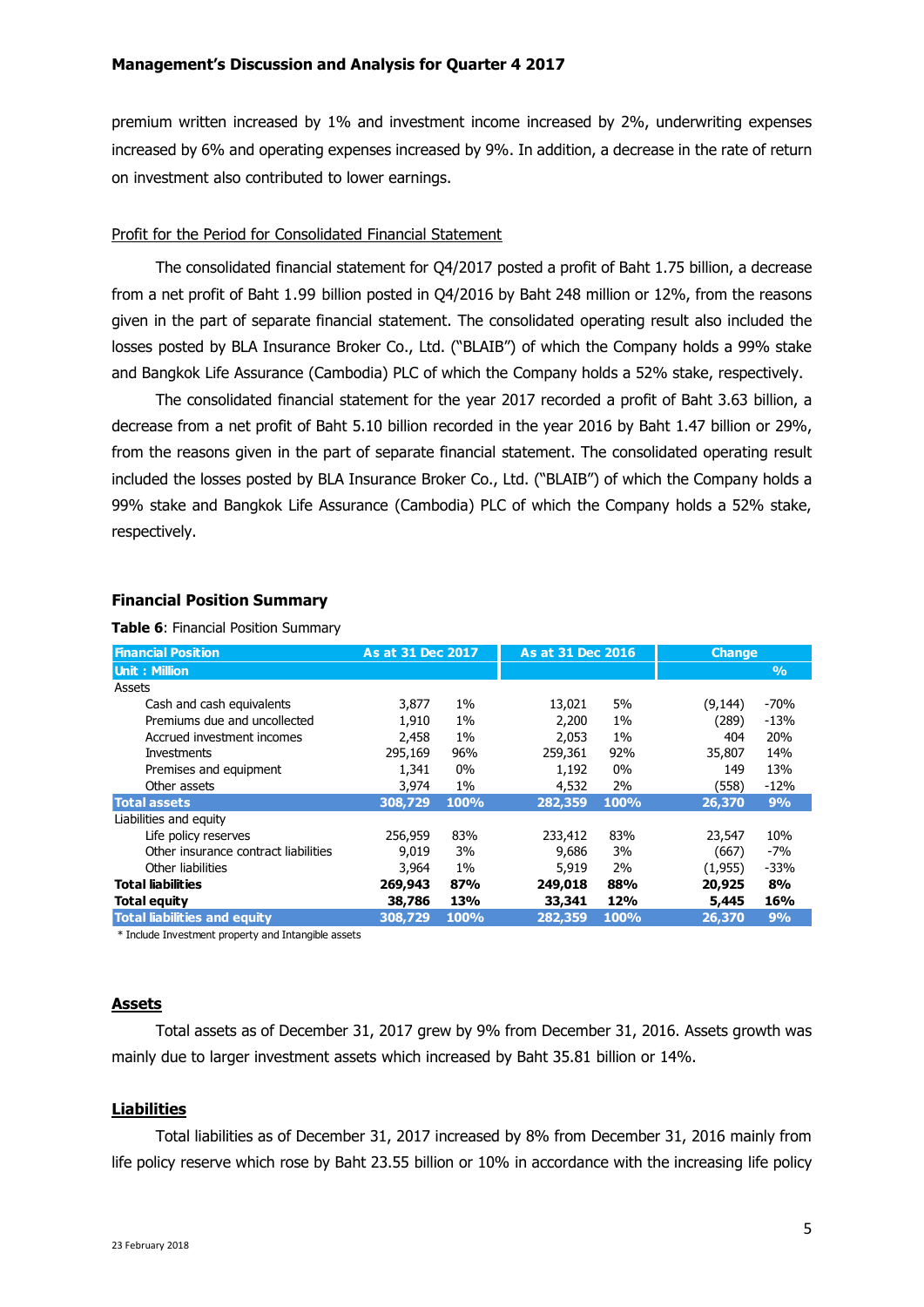reserve of in-force policies in line with the insurance coverage period and new policies received during the period.

# **Shareholders' Equity**

Shareholders' equity increased by Baht 5.45 billion, from Baht 33.34 billion as of December 31, 2016 to Baht 38.79 billion as of December 31, 2017. The increase was mainly contributed to by the operating profit of Baht 3.65 billion and gains on valuation of investments in available-for-sale securities net of tax in a sum of Baht 3.05 billion and dividend paid during the reporting period in a sum of Baht 1.27 billion.

#### **Cash Flows**

**Table 7**: Cash Flows

| <b>Unit: Million</b>                 | <b>Statement of cash flows</b> |         |           |               |  |  |  |
|--------------------------------------|--------------------------------|---------|-----------|---------------|--|--|--|
| For the year                         | 2017                           | 2016    |           | <b>Change</b> |  |  |  |
| Source (used) of fund                |                                |         |           |               |  |  |  |
| Operating activities                 | (7,626)                        | 7,737   | (15, 363) | $-199%$       |  |  |  |
| Investment activities                | (265)                          | (789)   | 524       | $-66%$        |  |  |  |
| Financing activities                 | (1,252)                        | (1,015) | (238)     | 23%           |  |  |  |
| Net increased (decreased) in cash    | (9, 144)                       | 5,933   | (15,077)  | $-254%$       |  |  |  |
| Cash and cash equivalents -beginning | 13,021                         | 7,088   | 5,933     | 84%           |  |  |  |
| Cash and cash equivalents -ending    | 3,877                          | 13,021  | (9, 144)  | $-70%$        |  |  |  |

Cash and cash equivalents as of December 31, 2017 and 2016 were Baht 3.88 billion and Baht 13.02 billion. The decrease in cash and cash equivalent amounted to Baht 9.14 billion and the increase amounted to Baht 5.93 billion between the periods of 2017 and 2016, respectively. This was primarily owing to cash flows from operating activities.

Regarding cash flows of the year 2017, funds spent on operating activities amounted to Baht 7.63 billion whereas in the year 2016 , cash flows earned from operating activities amounted to Baht 7.74 billion due to the following entries:

- 1) Net premiums written were in a sum of Baht 43.82 billion in 2017, increasing by Baht 1.12 billion from Baht 42.70 billion from the same period of 2016.
- 2) Interests received, dividends received, and other investment incomes amounted to Baht 13.03 billion in the year 2017, a decrease by Baht 333 million from the same period of the year 2016 due to a decrease in investment profit. In 2016, the profit from sales on investments was Baht 2.32 billion whereas in 2017, it was Baht 1.36 billion.
- 3) Benefits payments under life policies and loss incurred on direct insurance increased by Baht 5.46 billion from Baht 17.82 billion in the year 2016 to Baht 23.27 billion in the year 2017.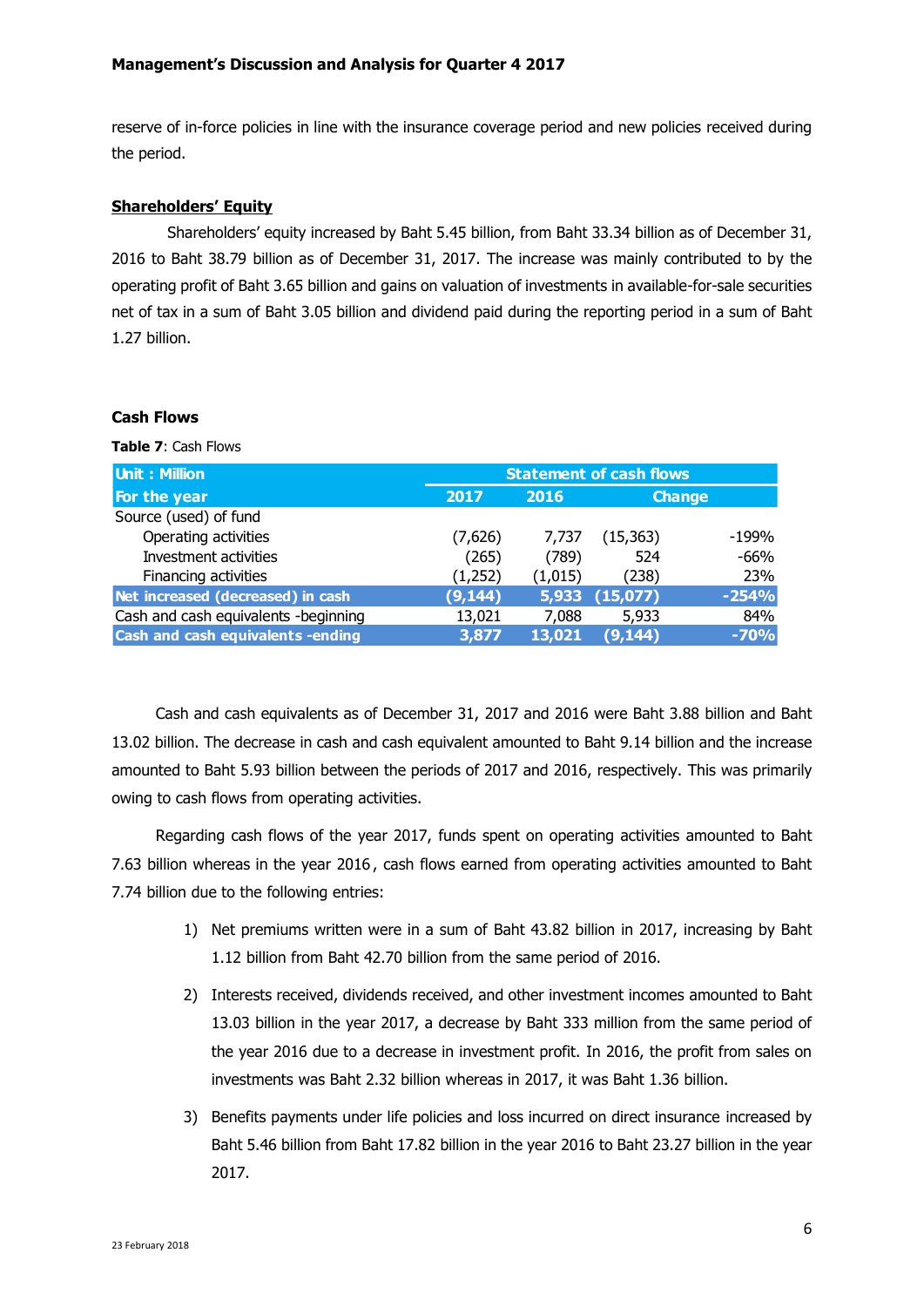4) Investments in securities and general investments increased by Baht 12.04 billion from Baht 21.23 billion in the year 2016 to Baht 33.27 billion in year 2017.

## **Capital Adequacy under Risk-Based Capital: RBC**

As required by laws, the Company maintained capital adequacy ratio as of December 31, 2017 at 252%<sup>1</sup> which decreased from 252% as of December 31, 2016. The ratio is still double the minimum level required by the Office of Insurance Commission (OIC).

# **Key Financial Ratios**

**Table 8: Financial Ratios<sup>2</sup>** 

| <b>Financial ratio</b>                  | <b>Quarter</b> |        | For the year |         |
|-----------------------------------------|----------------|--------|--------------|---------|
|                                         | 4/2017         | 4/2016 | 2017         | 2016    |
| NI / Total income                       | 12.4%          | 13.0%  | 6.5%         | $9.2\%$ |
| NI / Net premium                        | 16.6%          | 15.4%  | 8.5%         | 12.1%   |
| Life policy reserve / Net premium       | 26.5%          | 56.7%  | 54.0%        | 61.6%   |
| Underwriting expenses / Net premium     | 110.7%         | 96.2%  | 117.6%       | 112.5%  |
| Operating expenses / Net premium        | 3.7%           | 3.5%   | $4.0\%$      | $4.1\%$ |
| Investment assets / Total asset         | 96.9%          | 96.5%  | 96.9%        | 96.5%   |
| Investment assets / Life policy reserve | 116.4%         | 116.7% | 116.4%       | 116.7%  |
| NI / Average investment assets          | 4.5%           | 3.5%   | 4.7%         | 5.2%    |
| NI / Average equity                     | 18.7%          | 24.4%  | 10.1%        | 17.0%   |
| NI / Average assets                     | 2.3%           | 2.9%   | $1.2\%$      | 1.9%    |
| Car ratio $1$                           | 252%           | 252%   | 252%         | 252%    |

## **Industry Overview**

Industry's total life insurance premiums as of the end of December, 2017 amounted to Baht 601.73 billion<sup>3</sup>, a 5.89% increase year on year. They can be divided into first year premiums of Baht 167.83 billion, a growth of 3.87% and renewal year premiums of Baht 433.90 billion, a 6.69% increase. Top six companies by market share are as follows:

**.** 

- Net income to net premium ratio  $=$  net income/ net premium
- Reserve to net premium ratio  $=$  increase in policy reserve over the previous period/ net premium
- Underwriting expenses to net premium ratio  $=$  Underwriting expenses/ net premium
- Operating expenses to net premium ratio  $=$  Operating expenses/ net premium
- Investment assets to total asset ratio  $=$  (cash and cash equivalents & investment assets)/ total asset
- Investment assets to life policy reserve ratio  $=$  (cash and cash equivalents & investment assets)/ / life policy reserve
- Return on investment = investment = investment income/ average investment asset
- Return on equity  $=$  net income/ average total equity
- $Return on Asset = net income/ average total asset$

<sup>3</sup>Source: Thai Life Insurance Association

<sup>1</sup>This ratio has not been reviewed and audited by CPA.

<sup>2</sup>Calculation formulas:

Net income ratio  $=$  net income/ total income